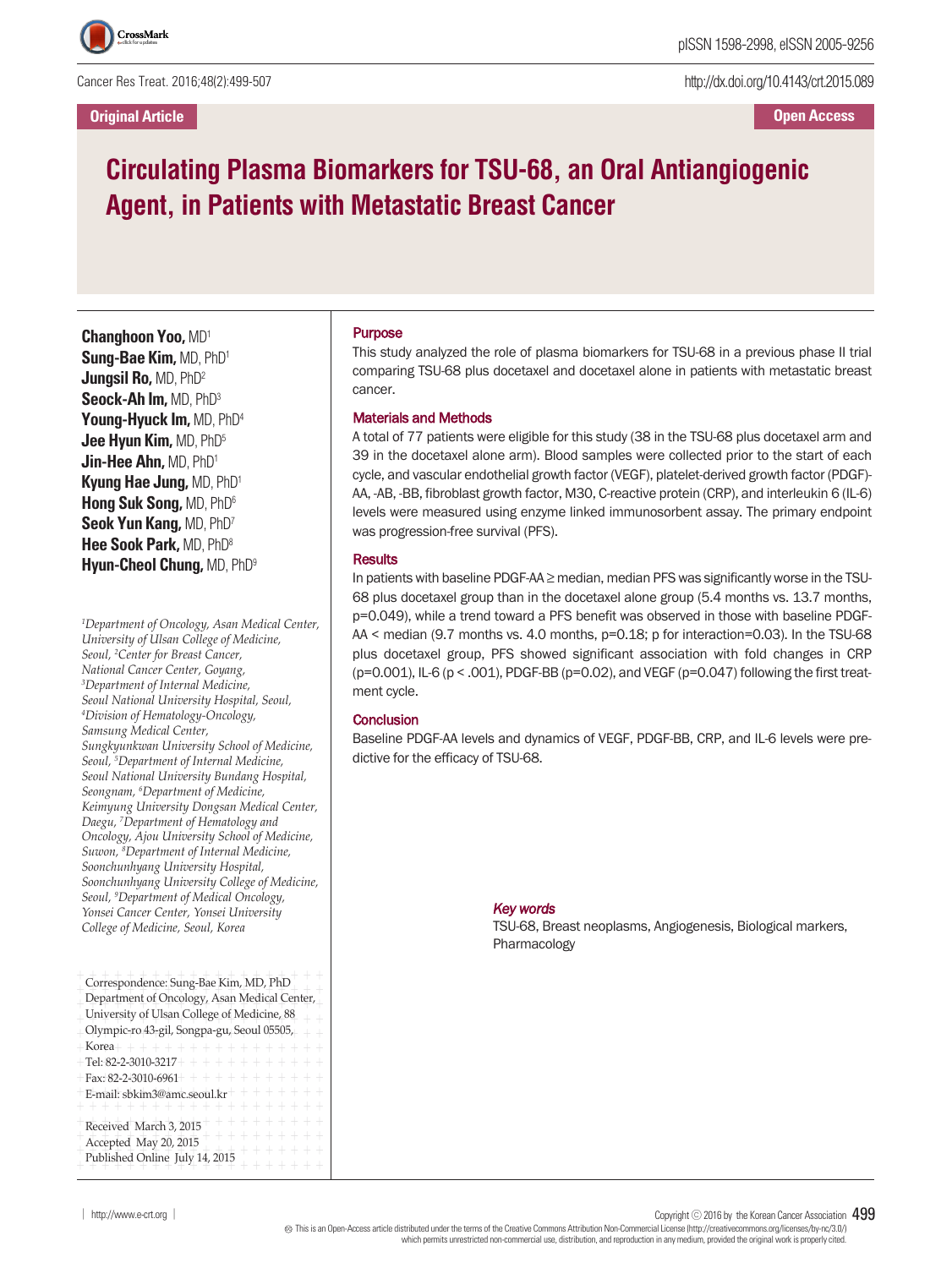### **Introduction**

Angiogenesis is a fundamental event in breast cancer growth and metastasis [1], and therefore has been a major target in development of new agents for breast cancer. A number of types of antiangiogenic agents have been investigated in phase III trials in patients with advanced breast cancer [2]. Of these, oral small-molecule multikinase agents, which inhibit diverse angiogenesis targets, including vascular endothelial growth factor receptor (VEGFR) and plateletderived growth factor receptor (PDGFR), have been widely investigated, although their role in management of breast cancer has yet to be established.

TSU-68 (orantinib), a novel oral antiangiogenic multikinase agent, selectively inhibits VEGFR-2, PDGFR, and fibroblast growth factor receptor (FGFR) [3]. Based on promising results from multiple single-arm phase II trials of TSU-68 in patients with breast cancer [4,5], we previously conducted a randomized phase II trial comparing the combination of TSU-68 and docetaxel with docetaxel monotherapy in patients with metastatic breast cancer in whom anthracycline therapy had failed [6].

In the era of targeted therapy, the role of biomarkers has become increasingly important for selection of patients who will benefit most, as the magnitude of benefit from each agent varies among patients. A number of antiangiogenic agents have been approved for management of various types of cancers, although the role of biomarkers remains to be clearly demonstrated for these agents. However, previous studies have suggested the potential value of soluble plasma proteins as pharmacodynamic and predictive biomarkers for antiangiogenic agents [7]. Based on these findings, an exploratory translational study was incorporated into a randomized phase II trial of TSU-68. Candidate markers related to angiogenesis, apoptosis, and inflammation were analyzed for the pharmacodynamics of TSU-68 and prediction of clinical outcomes in breast cancer patients treated with TSU-68– containing chemotherapy. Here, we report on the results of this biomarker analysis of TSU-68 in patients with metastatic breast cancer.

## **Materials and Methods**

#### **1. Patients, treatment, and outcome**

This study was an exploratory analysis of a multicenter randomized phase II trial comparing TSU-68 plus docetaxel with docetaxel alone in patients with metastatic breast cancer who had previously received therapy with an anthracyclinecontaining regimen. Eligible patients were randomized at a 1:1 ratio to receive either docetaxel 60 mg/m<sup>2</sup> on day 1 plus TSU-68 400 mg/m<sup>2</sup> on days 1-21 every 3 weeks or docetaxel  $60 \text{ mg/m}^2$  alone on day 1 every 3 weeks. The primary endpoint was progression-free survival (PFS) by independent review. The details of this study have been published elsewhere [6].

In brief, between November 2006 and December 2007, 77 patients were eligible for analysis (38 for TSU-68 plus docetaxel and 39 for docetaxel alone). The median PFS was 6.8 months (95% confidence interval [CI], 5.4 to 12.5 months) in the TSU-68 plus docetaxel group and 8.1 months (95% CI, 4.0 to 13.7 months) in the docetaxel-alone group (hazard ratio, 1.0; 95% CI, 0.6 to 1.8; p=0.95). No significant differences in the overall response rates and overall survival were observed between groups (p=0.29 and p=0.42, respectively). In subgroup analyses for prespecified patient groups (anthracycline sensitive/resistant, prior taxanes/non-prior taxanes, estrogen receptor positive/negative, progesterone receptor positive/negative, HER2 positive/negative, triple negative), no differences in PFS was observed across all subgroups between arms. This study was approved by the institutional review boards of each participating institution and conducted in accordance with the Declaration of Helsinki and Good Clinical Practice guidelines. All participants provided written informed consent before enrollment.

#### **2. Plasma collection and enzyme-linked immunosorbent assay assays**

Blood samples were collected at baseline and prior to the start of each cycle for evaluation of potential TSU-68 biomarkers. Plasma levels of angiogenesis-related factors (vascular endothelial growth factor [VEGF], platelet-derived growth factor [PDGF]-AA, PDGF-AB, PDGF-BB, and fibroblast growth factor [FGF]), apoptosis markers (caspasecleaved fragment of cytokeratin 18 [M30]), and inflammatory markers (C-reactive protein [CRP] and interleukin [IL]-6) were measured using an enzyme-linked immunosorbent assay according to the manufacturer's instructions (R&D Systems, Minneapolis, MN).

The pharmacodynamics of TSU-68 was assessed by estimation of fold changes in plasma biomarker concentration from baseline to each cycle of the study treatment and their maximal changes during the entire study course. For correlative analysis of candidate plasma biomarkers, baseline plasma concentration and fold changes from baseline to the end of the first cycle of the study treatment were dichotomized according to the median values. In the patient subgroup categorized by baseline biomarker levels, PFSs were compared between the two arms to evaluate the impact of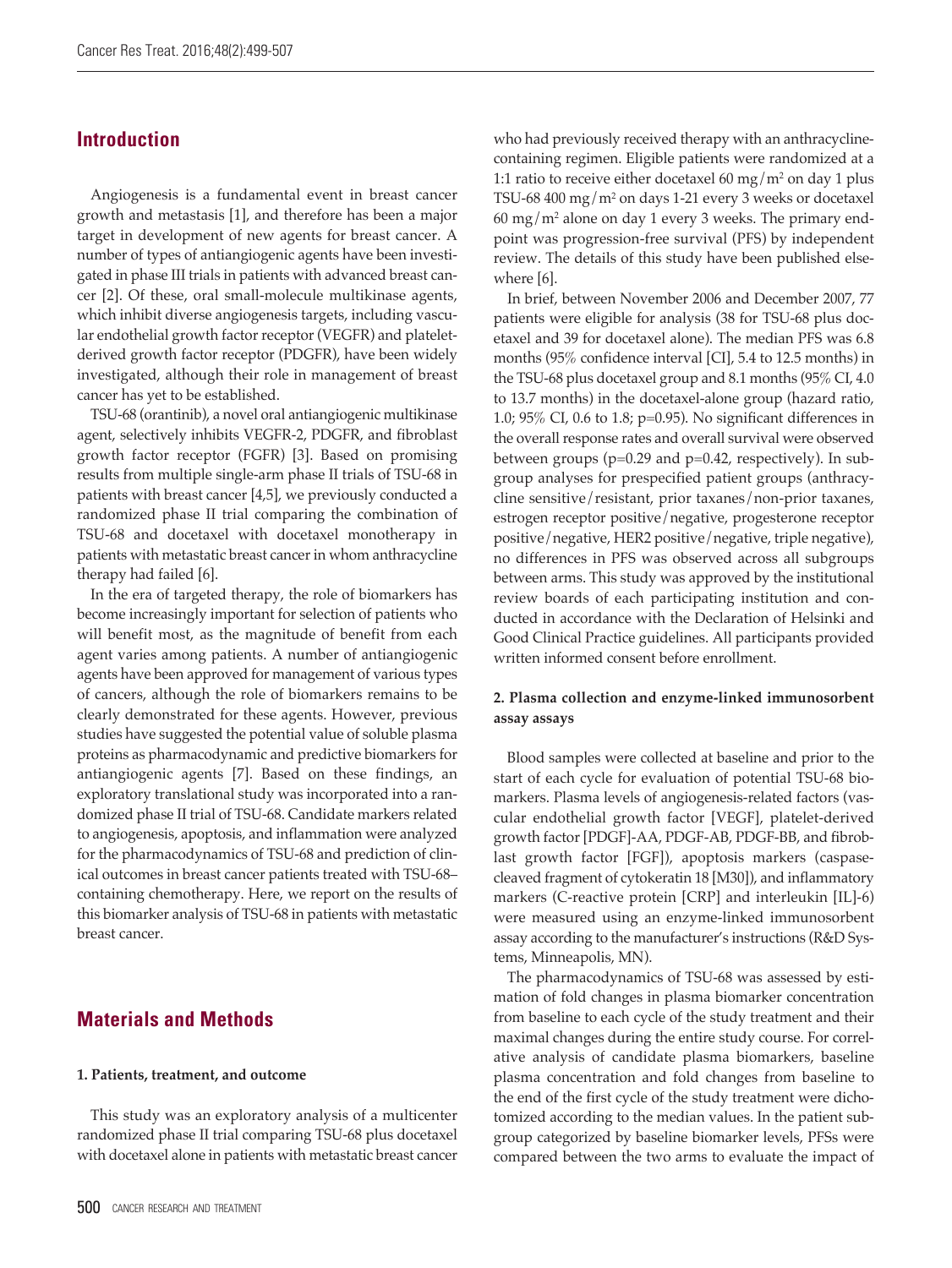| Characteristic                 | TSU-68+docetaxel (n=38) | Docetaxel (n=39) | p-value |
|--------------------------------|-------------------------|------------------|---------|
| Age, median(range, yr)         | 52 (25-68)              | 50 (30-73)       | 0.57    |
| <b>ECOG</b> performance status |                         |                  |         |
| 0                              | 21(55)                  | 19(49)           | 0.65    |
| $1 - 2$                        | 17(45)                  | 20(51)           |         |
| Menopausal status              |                         |                  |         |
| Premenopausal                  | 11(29)                  | 16(41)           | 0.34    |
| Postmenopausal                 | 27(71)                  | 23 (59)          |         |
| Anthracycline sensitivity      |                         |                  |         |
| Resistant                      | 13(34)                  | 12(31)           | 0.81    |
| Sensitive                      | 25(66)                  | 27(69)           |         |
| HER2 status (IHC or FISH)      | 33                      | 39               | 0.74    |
| Positive                       | 6(16)                   | 5(13)            |         |
| Negative                       | 27(71)                  | 34 (87)          |         |
| Estrogen receptor status       | 37                      | 39               | 0.11    |
| Positive                       | 26(70)                  | 20(51)           |         |
| Negative                       | 11(30)                  | 19 (49)          |         |
| Progesterone receptor status   | 37                      | 39               | 0.49    |
| Positive                       | 20(54)                  | 17(44)           |         |
| Negative                       | 17(46)                  | 22(56)           |         |
| Previous therapy               |                         |                  |         |
| Surgery                        | 34 (90)                 | 38 (97)          | 0.20    |
| Hormonal therapy               | 25(66)                  | 23 (59)          | 0.64    |
| Radiotherapy                   | 21(55)                  | 26(67)           | 0.35    |
| Chemotherapy                   |                         |                  |         |
| Anthracycline                  | 38 (100)                | 39 (100)         | > 0.99  |
| Taxanes                        | 8(21)                   | 8(21)            | > 0.99  |

#### **Table 1.** Baseline characteristics

Values are presented as number (%). ECOG, Eastern Cooperative Oncology Group; IHC, immunohistochemistry; FISH, fluorescence *in situ* hybridization.

baseline biomarker levels on the benefit of TSU-68. Analysis of fold changes in plasma biomarker concentrations from baseline across study treatment cycles was performed to determine the relationship with PFS in each treatment arm.

#### **3. Statistical analysis**

The chi-square test or Fisher exact test was used to determine the association between categorical variables, as appropriate. Log-transformation of the plasma biomarker concentration was performed for comparison. Comparisons of the means of biomarker-related variables between treatment groups and within groups were performed using the Student's t test and Wilcoxon rank sum tests, respectively. The Kaplan-Meier method was used for estimation of the probability of survival, with comparison using a log-rank test. PFS was defined as the time between randomization and disease progression or death from any cause, whichever occurred first. Correlation analyses in terms of PFS were performed

using baseline biomarker levels, and fold changes after the first cycle of study treatment. A p-value of  $< 0.05$  was considered statistically significant, and all analyses were performed using SPSS ver. 18.0 (SPSS Inc., Chicago, IL).

## **Results**

#### **1. Baseline plasma biomarker levels**

Blood samples at baseline were available for all patients included in the phase II trial (38 for TSU-68 plus docetaxel and 39 for docetaxel alone). There were no significant differences in the baseline characteristics between the two groups (Table 1). The baseline levels of plasma biomarkers in the TSU-68 plus docetaxel and docetaxel-alone groups are summarized in Table 2. There were no significant differences in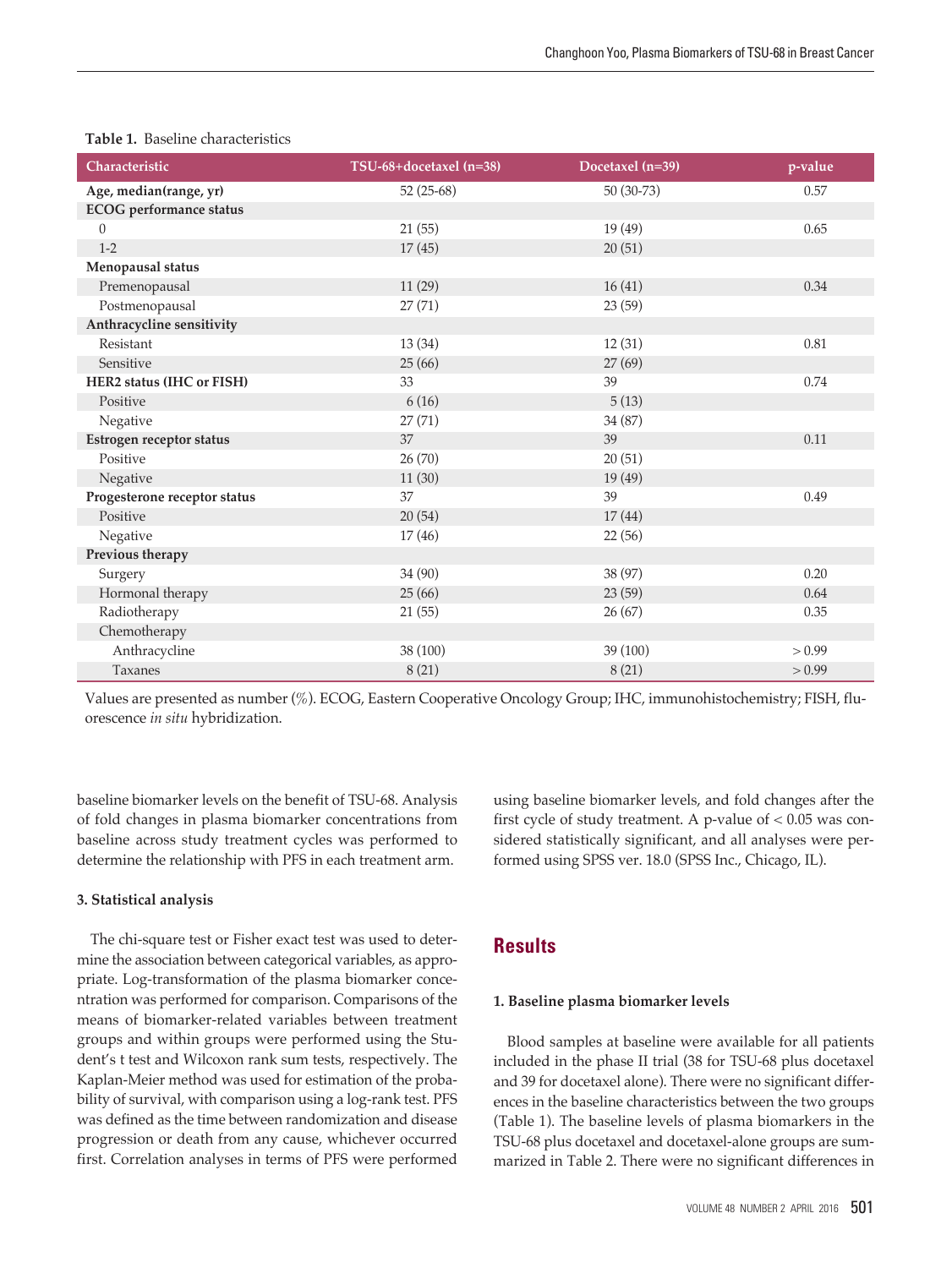the baseline plasma concentrations of biomarkers between the two treatment arms (Table 2, Fig. 1).

#### **2. Plasma biomarker dynamics with study treatment**

Maximal changes from baseline values were calculated for each biomarker using all evaluated values during serial measurements. Estimation and comparison of the ratios of the geometric mean of maximal biomarker changes in the TSU-68 plus docetaxel group to those in the docetaxel-alone group was performed to assess the magnitude of maximal changes in biomarkers according to the treatment arm (Fig. 2). However, no significant differences in the maximal changes in plasma levels of all evaluated biomarkers were observed between the two arms: CRP (ratio,  $1,45$ ;  $p=0.52$ ), FGF (0.97; p=0.89), IL-6 (0.88; p=0.80), M30 (0.80; p=0.34), PDGF-AA (1.18; p=0.08), PDGF-AB (1.06; p=0.68), PDGF-BB (0.73; p=0.11), and VEGF (0.87; p=0.34).

The fold changes after the first cycle of study treatment for each biomarker are summarized in Table 2. In the TSU-68 plus docetaxel group, the levels of CRP (median fold change, 1.5; p=0.002), PDGF-AA (1.3; p < 0.001), PDGF-AB (1.1;  $p=0.003$ ), and VEGF (1.1;  $p=0.001$ ) were significantly increased at the end of the first cycle compared to those at baseline. In the docetaxel-alone group, there was a significant increase only in VEGF level (1.2; p=0.002).

#### **3. Baseline plasma biomarkers as a predictive factor**

In each subgroup categorized by the baseline biomarker levels ( $\leq$  median vs.  $\geq$  median), PFS was compared between the TSU-68 plus docetaxel group and the docetaxel-alone group. In patients with low baseline PDGF-AA levels, patients treated with TSU-68 plus docetaxel had significantly worse median PFS than those treated with docetaxel alone (5.4 months [95% CI, 2.1 to 8.6 months] vs. 13.7 months [95% CI, 5.5 to 21.9 months]; p=0.049), whereas a trend toward a benefit on PFS was observed in the TSU-68 plus docetaxel group compared with the docetaxel-alone group in patients with high baseline PDGF-AA levels (9.7 months [95% CI, 4.2 to 15.2 months] vs. 4.0 months [95% CI, 0.0 to 8.3 months]; p=0.18) (Fig. 3). There was a significant interaction between the PFS benefit of TSU-68 and baseline PDGF-AA levels (p=0.03). Otherwise, no difference in PFS was observed between the two arms for all other comparisons in subgroups categorized by the baseline levels of all other candidate biomarkers ( $p > 0.1$ ).

#### **4. Correlation between biomarker dynamics and PFS**

The association between the dynamics of plasma biomarkers and PFS was assessed in each treatment arm. For each biomarker, patients were grouped based on the median fold change from baseline to the end of the first cycle of the study treatment ( $\leq$  median vs.  $\geq$  median). In patients treated with the combination of TSU-68 and docetaxel, PFS showed significant association with fold changes in CRP (p=0.001), IL-6  $(p < 0.001)$ , PDGF-BB (p=0.02), and VEGF (p=0.047) following the first treatment cycle (Fig. 4). For all of these four biomarkers, patients with high fold changes had a better median PFS than those with low fold changes: CRP (15.8 months [95% CI, 8.4 to 23.2 months] vs. 5.4 months [95% CI, 1.1 to 9.6 months]), IL-6 (18.9 months [95% CI, 2.3 to 35.6 months] vs. 4.8 months [95% CI, 1.5 to 8.1 months]), PDGF-BB (12.5 months [95% CI, 6.0 to 19.0 months] vs. 5.4 months [95% CI, 3.7 to 7.1 months]), and VEGF (15.8 months [95% CI, 3.2 to 28.4 months] vs. 5.4 months [95% CI, 3.8 to 6.9 months]). In patients included in the docetaxel-alone arm, however, PFS was not related to the dynamics of all tested biomarkers after the first cycle: CRP (p=0.41), FGF (p=0.99), IL-6 (p=0.16), M30 (p=0.30), PDGF-AA (p=0.73), PDGF-AB (p=0.95), PDGF-BB  $(p=0.36)$ , and VEGF ( $p=0.80$ ).

## **Discussion**

In our current study, we found that the activity of TSU-68, which inhibits VEGFR-2, PDGFR, and FGFR, might be affected by baseline plasma PDGF-AA levels. The dynamics of circulating soluble proteins that reflect angiogenesis and tumor microenvironmental status showed correlation with PFS in patients treated with TSU-68, but not in those who received cytotoxic chemotherapy alone. Our findings have implications for the clinical development of TSU-68 and the identification of potential biomarkers for TSU-68.

The combination of TSU-68 and docetaxel induced significant increases in the levels of CRP, PDGF-AA, PDGF-AB, and VEGF at the end of the first cycle compared to those at baseline, while VEGF was the only marker showing a significant increase with docetaxel. However, in comparison of the maximal magnitude of changes in biomarkers during the serial measurements, no significant difference in any biomarker was observed between the two groups. Previous studies have reported conflicting results regarding the pharmacodynamic effects of TSU-68 [4,5,8]. In several studies, no significant changes in angiogenesis-related plasma proteins were observed after treatment with TSU-68 [4,5]. Although a previous pharmacodynamic analysis of colorectal cancer patients treated with TSU-68 in combination with fluoropyrimidine and oxaliplatin reported a significant decrease in the PDGF series (PDGF-AA, AB, and BB) [8], it is unlikely that this result reflects the pharmacodynamic features of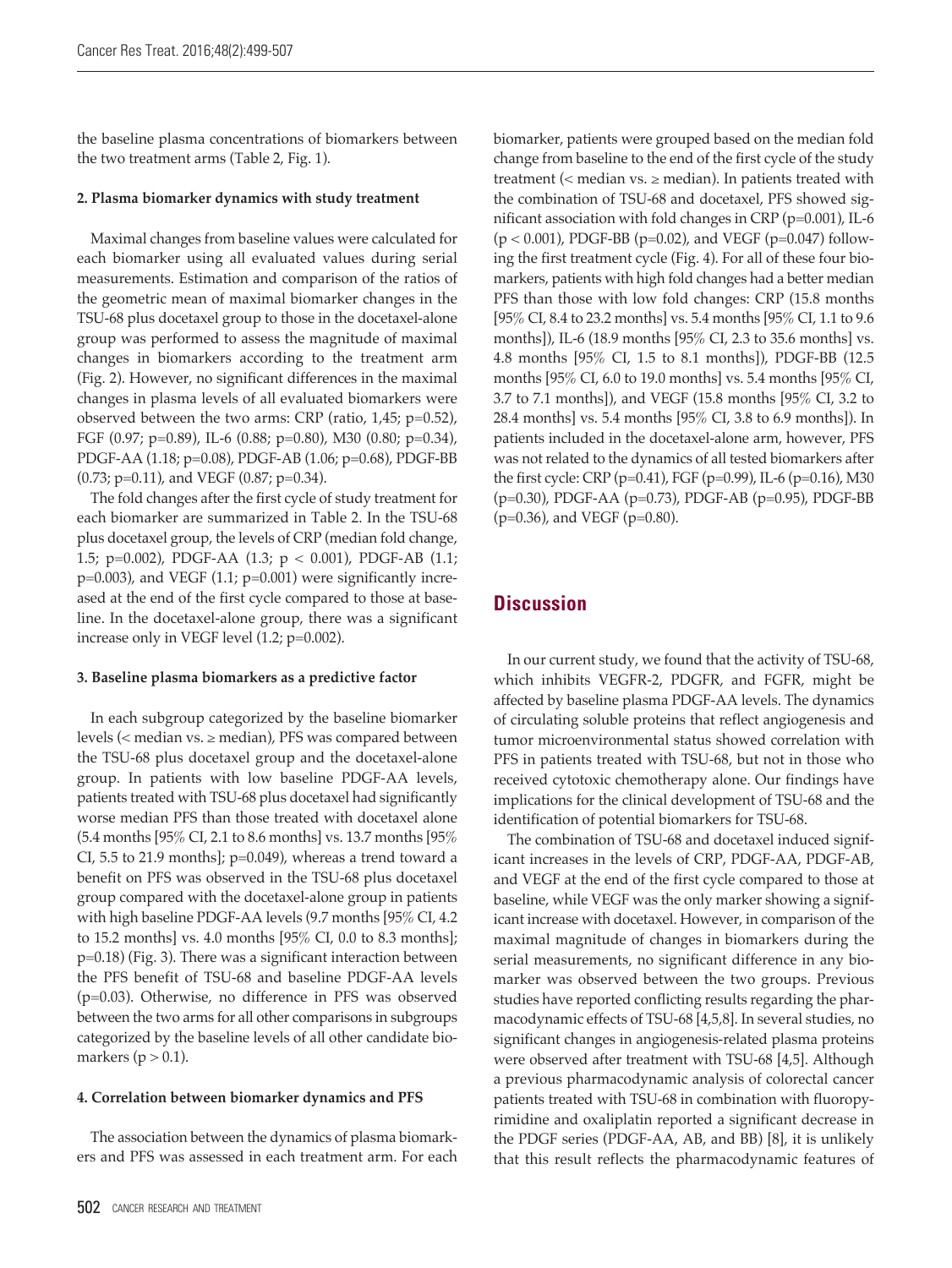| <b>Characteristic</b> | <b>Baseline level</b>       |                                    |         | Fold change after cycle 1  |                       |                                   |                       |
|-----------------------|-----------------------------|------------------------------------|---------|----------------------------|-----------------------|-----------------------------------|-----------------------|
|                       | Docetaxel,<br>$mean \pm SD$ | TSU-68+docetaxel,<br>$mean \pm SD$ | p-value | Docetaxel,<br>median (IQR) | p-value <sup>a)</sup> | TSU-68+docetaxel,<br>median (IQR) | p-value <sup>a)</sup> |
| CRP(mg/dL)            | $1.36 + 2.59$               | $1.09 + 2.32$                      | 0.29    | $1.2(0.3-4.9)$             | 0.1                   | $1.5(0.7-6.8)$                    | 0.002                 |
| $FGF$ (pg/mL)         | $6.53\pm3.97$               | $6.53{\pm}3.99$                    | 0.95    | $1.0(0.9-1.3)$             | 0.33                  | $1.0(0.9-1.3)$                    | 0.52                  |
| IL-6 $(pg/mL)$        | $7.82 \pm 13.72$            | $3.63 + 4.29$                      | 0.30    | $0.6(0.3-1.2)$             | 0.23                  | $0.7(0.3-1.5)$                    | 0.52                  |
| M30 (U/L)             | 366.89±614.59               | 486.49±1,366.17                    | 0.88    | $0.9(0.7-1.2)$             | 0.22                  | $0.9(0.5-1.1)$                    | 0.09                  |
| PDGF-AA $(pg/mL)$     | 3,287.00±1,327.31           | 3,577.89±1,574.69                  | 0.43    | $1.1(0.9-1.3)$             | 0.09                  | $1.3(1.0-1.4)$                    | < 0.001               |
| $PDGF-AB (pg/mL)$     | 24,534.03±10,548.00         | 25,764.36±9,447.64                 | 0.49    | $1.0(0.9-1.2)$             | 0.99                  | $1.1(0.9-1.4)$                    | 0.003                 |
| $PDGF-BB (pg/mL)$     | 2,799.00±1,463.33           | 2,567.10±1,640.16                  | 0.31    | $1.0(0.8-1.3)$             | 0.84                  | $1.1(0.8-1.3)$                    | 0.28                  |
| VEGF (pg/mL)          | 435.86±361.51               | 388.27±238.25                      | 0.81    | $1.2(0.9-1.4)$             | 0.002                 | $1.1(1.0-1.5)$                    | 0.001                 |

**Table 2.** Levels of biomarkers at baseline and their fold changes after cycle 1 of study treatment

SD, standard deviation; IQR, interquartile range; CRP, C-reactive protein; FGF, fibroblast growth factor; IL, interleukin; PDGF, platelet-derived growth factor; VEGF, vascular endothelial growth factor. a) Difference between the levels at baseline and after cycle 1 within the study group.



**Fig. 1.** Baseline levels of candidate plasma biomarkers between treatment arms. CRP, C-reactive protein; FGF, fibroblast growth factor; IL, interleukin; PDGF, platelet-derived growth factor; VEGF, vascular endothelial growth factor; DTX, docetaxel.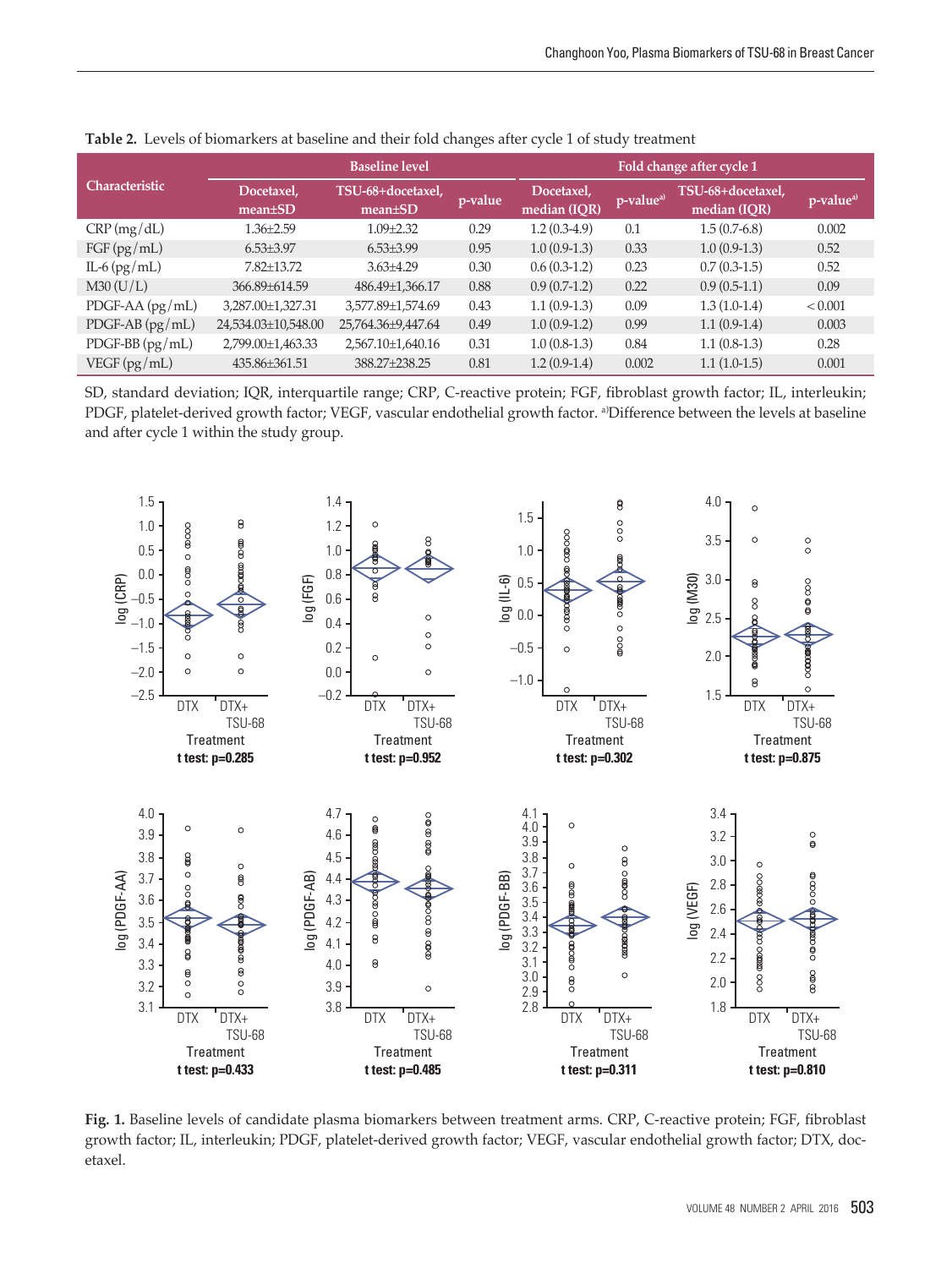

**Fig. 2.** Maximal fold changes in candidate plasma biomarkers during the entire study course between treatment arms. Ratio=(Geometric mean of maximal fold changes in the TSU-68 plus docetaxel group)/(Geometric mean of maximal fold changes in the docetaxel-alone group). CRP, C-reactive protein; FGF, fibroblast growth factor; IL, interleukin; PDGF, plateletderived growth factor; VEGF, vascular endothelial growth factor; DTX, docetaxel.

TSU-68 itself. Although it is possible that docetaxel confounded the effect of TSU-68 in our study, due to the randomized design of this trial, we were able to evaluate the pharmacodynamic impact of the addition of TSU-68 to docetaxel monotherapy. The limited impact of TSU-68 on pharmacodynamic markers in many trials, including ours, suggests that the current dose and schedule for TSU-68 may not be optimal to induce significant target inhibition and clinical efficacy.

In our primary analysis of this randomized phase II trial, TSU-68 plus docetaxel did not demonstrate superiority to docetaxel alone in terms of PFS [6]. In addition, when patients were categorized by clinical factors, including hormone receptors, HER-2 overexpression, and resistance to

previous therapy, there was no subgroup benefit from combination therapy.

In our subanalysis of biomarker for TSU-68, we found that the efficacy of TSU-68 may depend on the pretreatment plasma concentration of PDGF-AA. The addition of TSU-68 appears to be associated with improved PFS in patients with low baseline PDGF-AA levels. However, a detrimental effect of TSU-68 was observed in patients with high baseline PDGF-AA levels, which contrasts with the expectation that PDGFR inhibition by TSU-68 may be more effective in patients with PDGF overexpression. This finding seems to be in line with the results of a previous randomized phase II study that compared TSU-68 with observation in patients with hepatocellular carcinoma [9]. Although the result was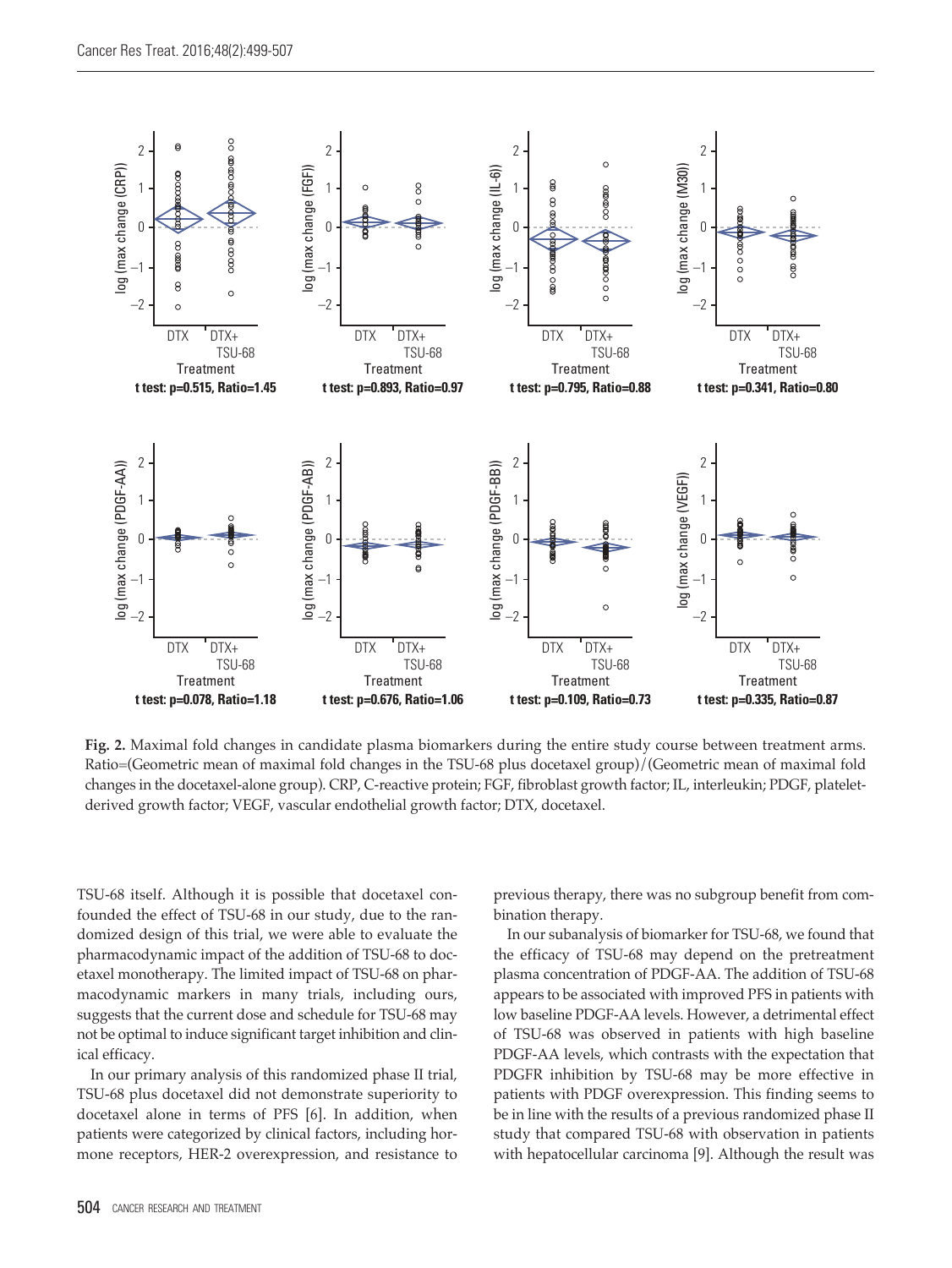

**Fig. 3.** Progression-free survival according to the baseline plasma platelet-derived growth factor-AA (PDGF-AA) levels. DTX, docetaxel.

not statistically significant, patients who received TSU-68 had a numerically longer PFS than those included in the observation arm in the subgroup with low baseline PDGF-AA levels, whereas this trend was reversed in patients with high baseline PDGF-AA levels.

Until recently, investigation of the predictive role of circulating dimeric PDGF isoforms for antiangiogenic agents has been limited. Dimeric PDGF isoforms primarily induce paracrine stimulation of stromal fibroblasts and perivascular cells and also activate autocrine signaling for the proliferation of tumors [10]. However, the mechanism of the interaction between PDGF-AA and TSU-68 efficacy is unclear and will have to be defined in future studies. In many clinical trials for unselected patients with various types of cancer, TSU-68 has not demonstrated a significant improvement in clinical outcomes [6,9,11]. Although the implication of PDGF-AA as a predictive factor for TSU-68 should be validated in a large patient population, our results indicate that further investigations of TSU-68 for patients with relatively low expression of PDGF-AA will be necessary.

Monitoring of the dynamics of circulating protein biomarkers may provide the opportunity to predict clinical outcomes as well as achieve a better understanding of the mechanism of action of investigational drugs. In our current study, the dynamics of CRP, IL-6, PDGF-BB, and VEGF levels showed significant association with PFS in patients treated with TSU-68 plus docetaxel. This result confirms that the activity of TSU-68 is driven by the inhibition of angiogenesis and by its impact on the tumor microenvironment.

The relationship between the dynamics of plasma biomarkers and PFS was not seen in patients who received docetaxel monotherapy, thus the significance of our finding appears quite robust. A greater increase above the median in plasma VEGF (a median fold increase of 1.1) and PDGF-BB (1.1) following TSU-68 plus docetaxel was associated with better PFS. Given that inhibition of VEGFR and PDGFR results in a reactive increase in plasma VEGF and PDGF-BB [4,12], this result may indicate that stronger VEGFR and PDGFR inhibition leads to a better PFS with TSU-68 treatment.

IL-6 is a proinflammatory marker and CRP is a wellknown indicator of inflammatory status [13,14]. Patients with fold changes above the median in CRP (the median of 1.5) and IL-6 (0.7) after treatment with TSU-68 had improved clinical outcomes in terms of PFS compared with those who showed less increased or decreased CRP and greater decrease of IL-6, respectively. Increases in these inflammatory markers can be regarded as a consequence of therapyinduced inflammation [13]. Death of cancer cells from anticancer treatment induces the release of necrotic products, leading to stimulation of cytokine-producing inflammatory cells. Currently, it is unclear whether therapy-induced inflammation is beneficial or harmful in cancer treatment [13]. The inflammation may stimulate residual cancer cells and help in regrowth via the activation of prosurvival genes; however, inflammation may also lead to activation of adaptive anti-tumor immune responses due to the increased presentation of tumor antigens. Further investigations will be needed in order to elucidate the effects of the dynamics of these biomarkers, which reflect the status of the tumor microenvironment, on the efficacy of antiangiogenic agents.

There are several limitations to our current study. Although the randomized design of this trial enabled comparisons of the impact of candidate biomarkers for TSU-68, our analysis was based on a small number of patients, limiting the ability of the multivariate analysis to adjust for potential confounding effects.

## **Conclusion**

Results of our current exploratory analysis suggested that the baseline plasma concentration of PDGF-AA might be predictive of the efficacy of antiangiogenic agents, including TSU-68. As the addition of TSU-68 was detrimental in patients with high baseline PDGF-AA levels, this association should be validated in future studies and considered in the design of trials for the clinical development of TSU-68. A significant relationship between PFS with TSU-68 treatment and the dynamics of VEGF, PDGF-BB, CRP, and IL-6 confirmed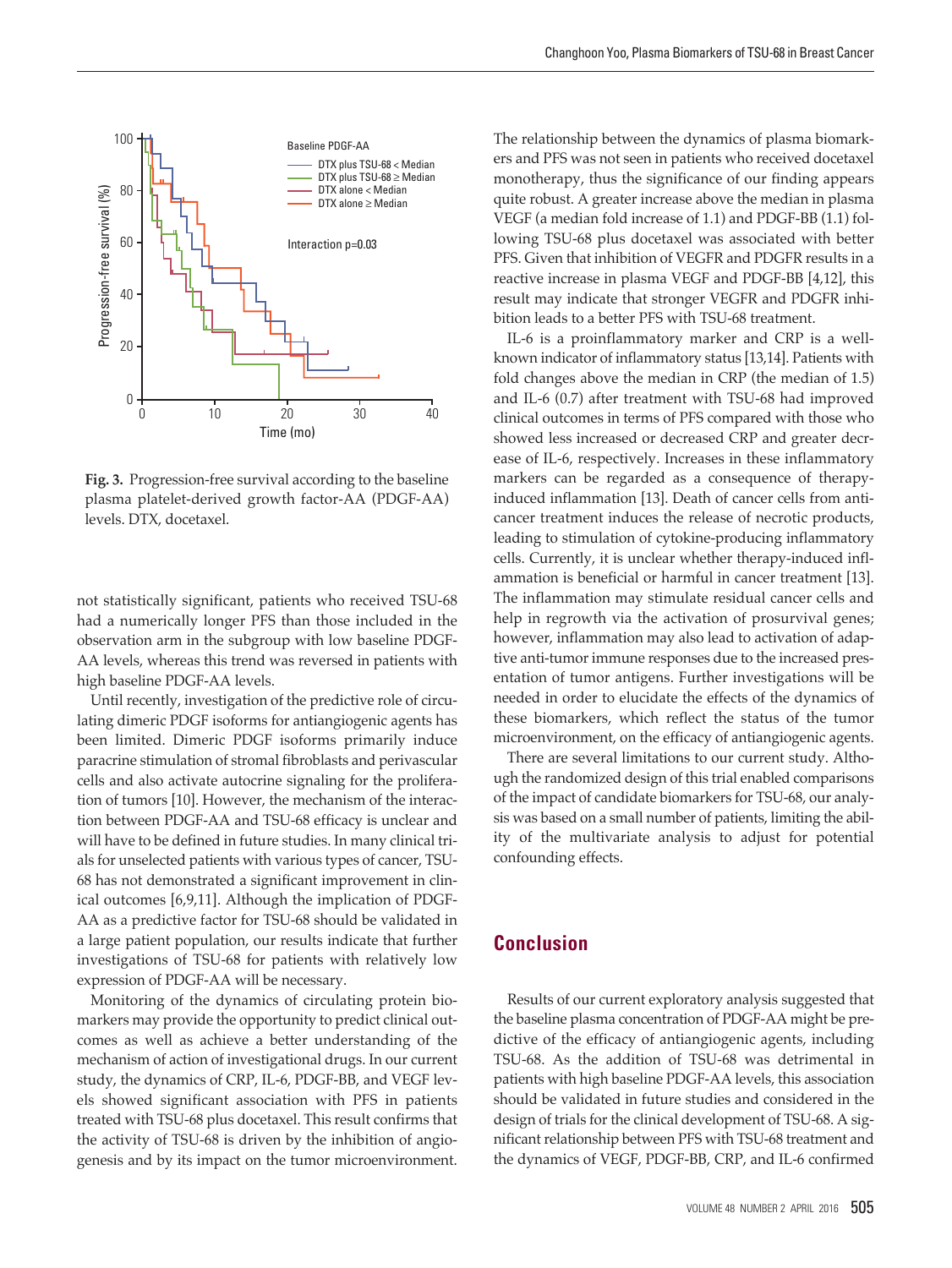

**Fig. 4.** (A-D) Association between progression-free survival and changes in plasma biomarkers from baseline to the end of the first cycle of the study treatment in the TSU-68 plus docetaxel group. CRP, C-reactive protein; IL, interleukin; PDGF, platelet-derived growth factor; VEGF, vascular endothelial growth factor.

that the efficacy of TSU-68 is due in part to the inhibition of angiogenesis/lymphangiogenesis as well as the inflammatory reaction, and also suggested that interim monitoring of these markers may be useful for prediction of outcomes.

## **Conflicts of Interest**

This study was supported by Taiho Pharmaceutical Co., Ltd.